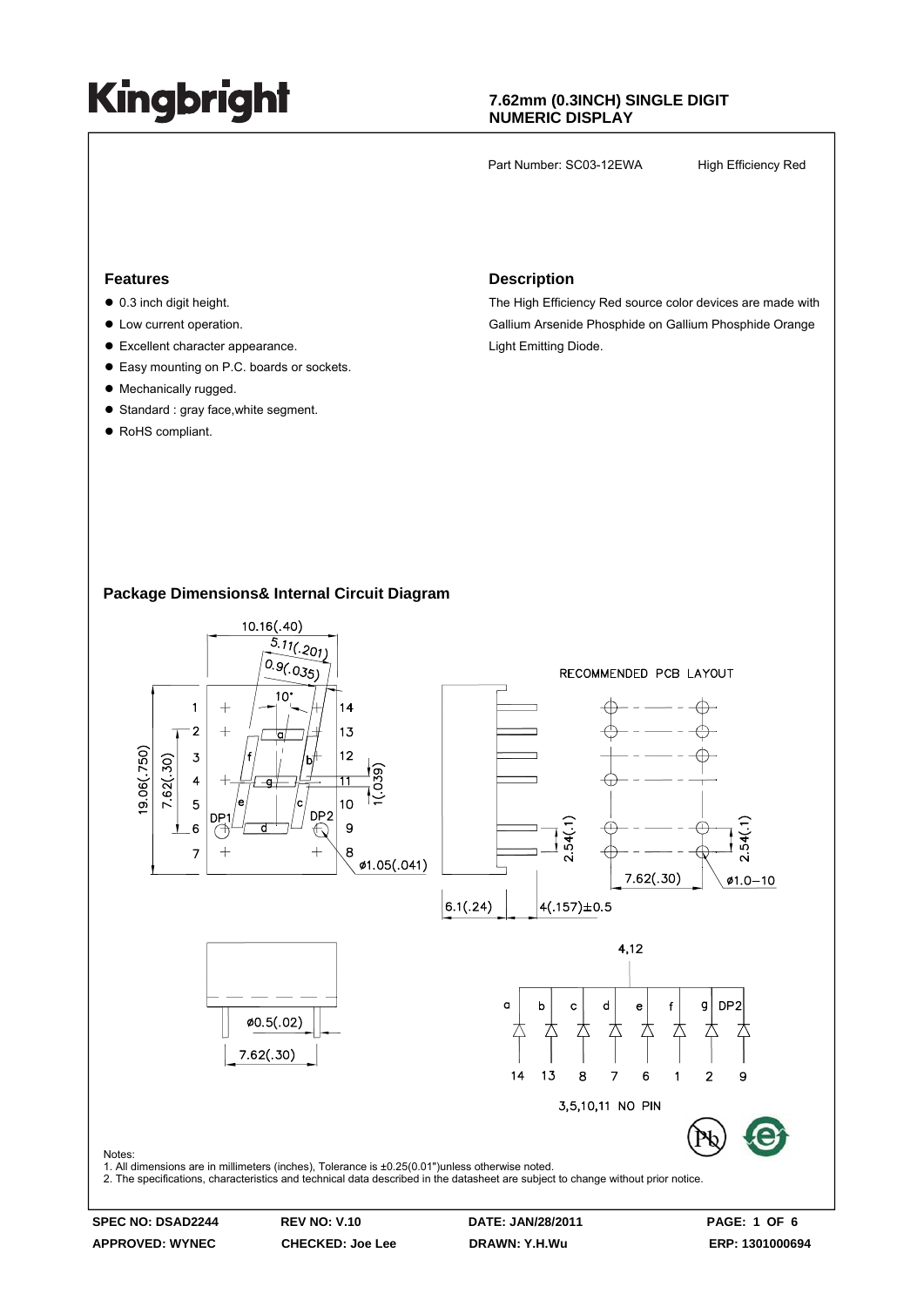| <b>Selection Guide</b> |                                 |                |                        |      |                                      |  |  |  |  |
|------------------------|---------------------------------|----------------|------------------------|------|--------------------------------------|--|--|--|--|
| Part No.               | <b>Dice</b>                     | Lens Type      | Iv (ucd) [1]<br>@ 10mA |      | <b>Description</b>                   |  |  |  |  |
|                        |                                 |                | Min.                   | Typ. |                                      |  |  |  |  |
| SC03-12EWA             | High Efficiency Red (GaAsP/GaP) | White Diffused | 3600                   | 8100 | Common Cathode,<br>Rt. Hand Decimal. |  |  |  |  |

Note:

1. Luminous intensity/ luminous Flux: +/-15%.

#### **Electrical / Optical Characteristics at TA=25°C**

| Symbol              | <b>Parameter</b>         | <b>Device</b>       | Typ. | Max. | <b>Units</b> | <b>Test Conditions</b> |
|---------------------|--------------------------|---------------------|------|------|--------------|------------------------|
| λpeak               | Peak Wavelength          | High Efficiency Red | 627  |      | nm           | $IF=20mA$              |
| <b>AD [1]</b>       | Dominant Wavelength      | High Efficiency Red | 625  |      | nm           | $IF=20mA$              |
| $\Delta\lambda$ 1/2 | Spectral Line Half-width | High Efficiency Red | 45   |      | nm           | $I = 20mA$             |
| С                   | Capacitance              | High Efficiency Red | 15   |      | pF           | $V_F = 0V$ : f = 1MHz  |
| VF [2]              | <b>Forward Voltage</b>   | High Efficiency Red | 2.0  | 2.5  | ν            | $IF=20mA$              |
| <b>IR</b>           | Reverse Current          | High Efficiency Red |      | 10   | uA           | $V_R = 5V$             |

Notes:

1.Wavelength: +/-1nm.

2. Forward Voltage: +/-0.1V.

#### **Absolute Maximum Ratings at TA=25°C**

| <b>Parameter</b>                       | <b>High Efficiency Red</b>           |    |  |  |
|----------------------------------------|--------------------------------------|----|--|--|
| Power dissipation                      | 75                                   | mW |  |  |
| DC Forward Current                     | 30                                   | mA |  |  |
| Peak Forward Current [1]               | 160                                  | mA |  |  |
| Reverse Voltage                        | 5                                    |    |  |  |
| Operating / Storage Temperature        | -40 $^{\circ}$ C To +85 $^{\circ}$ C |    |  |  |
| Lead Solder Temperature <sup>[2]</sup> | 260°C For 3-5 Seconds                |    |  |  |

Notes:

1. 1/10 Duty Cycle, 0.1ms Pulse Width.

2. 2mm below package base.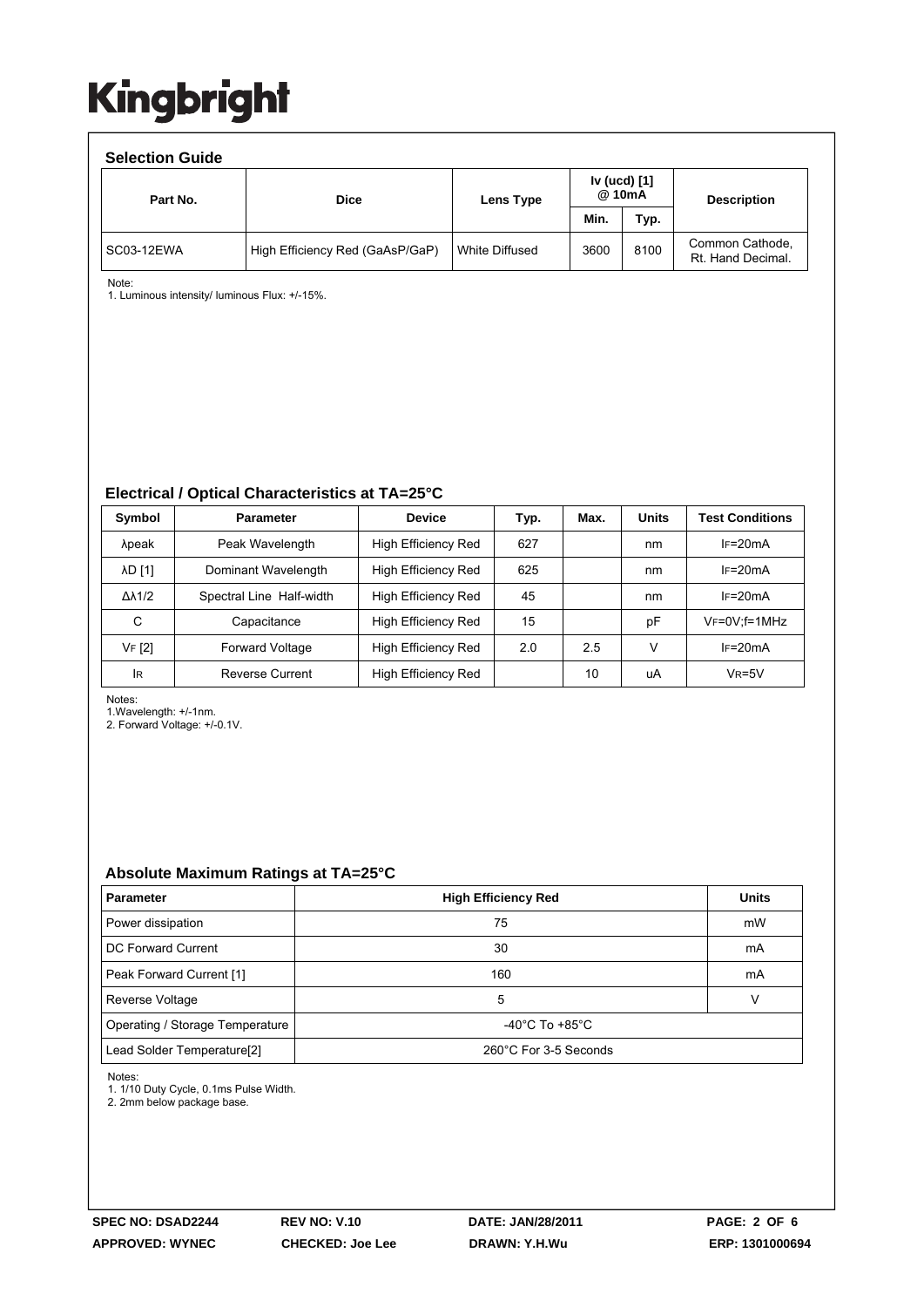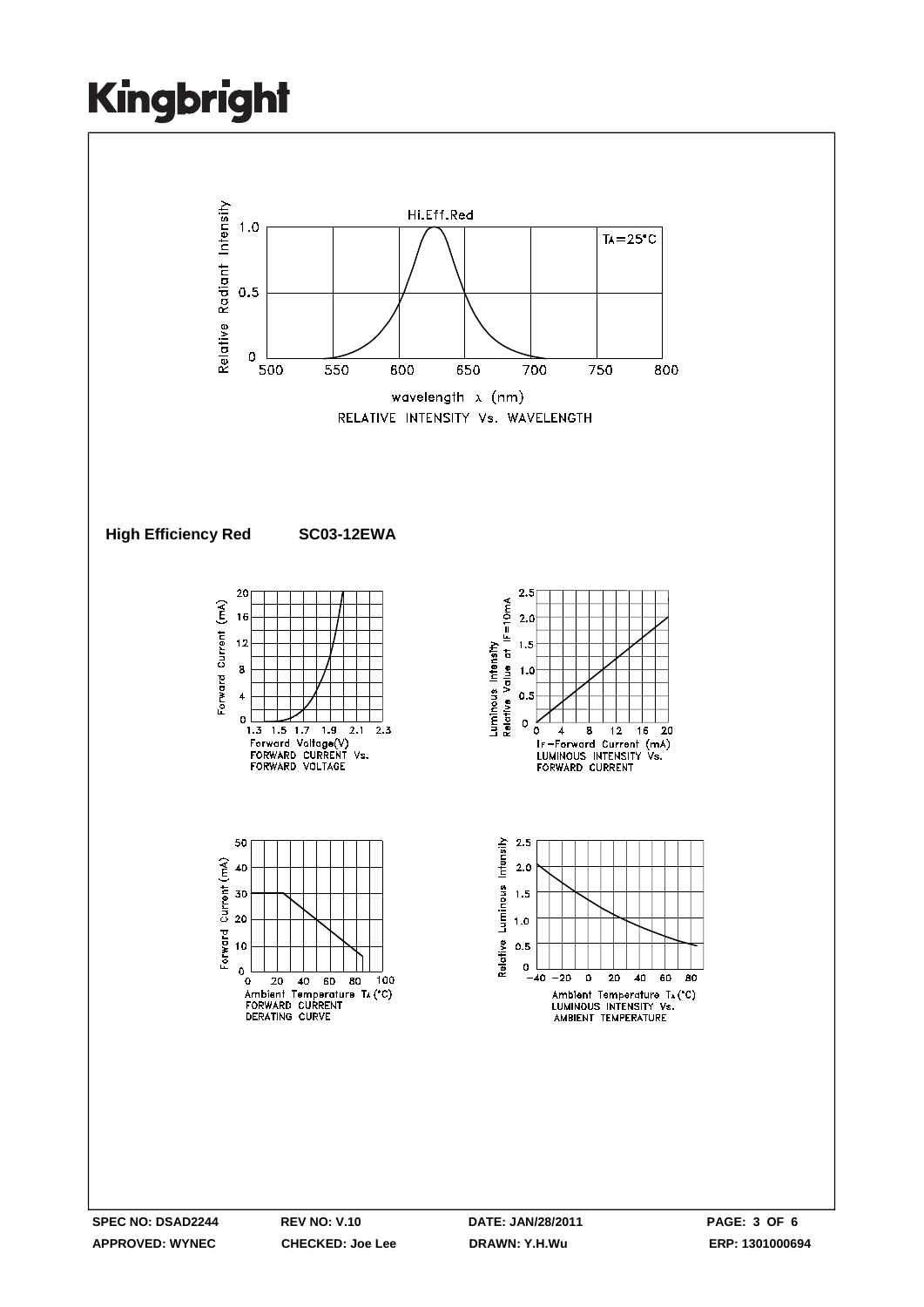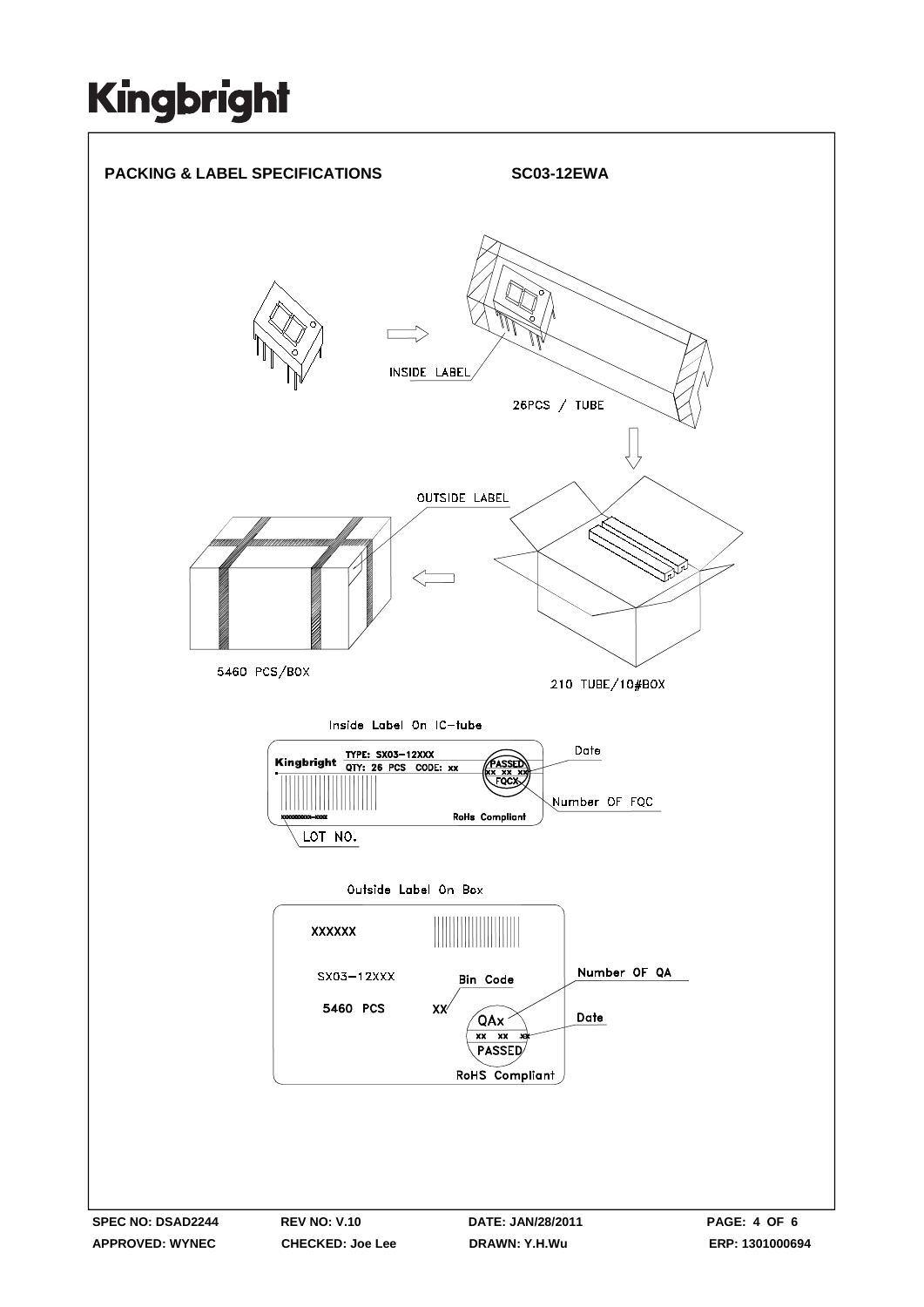